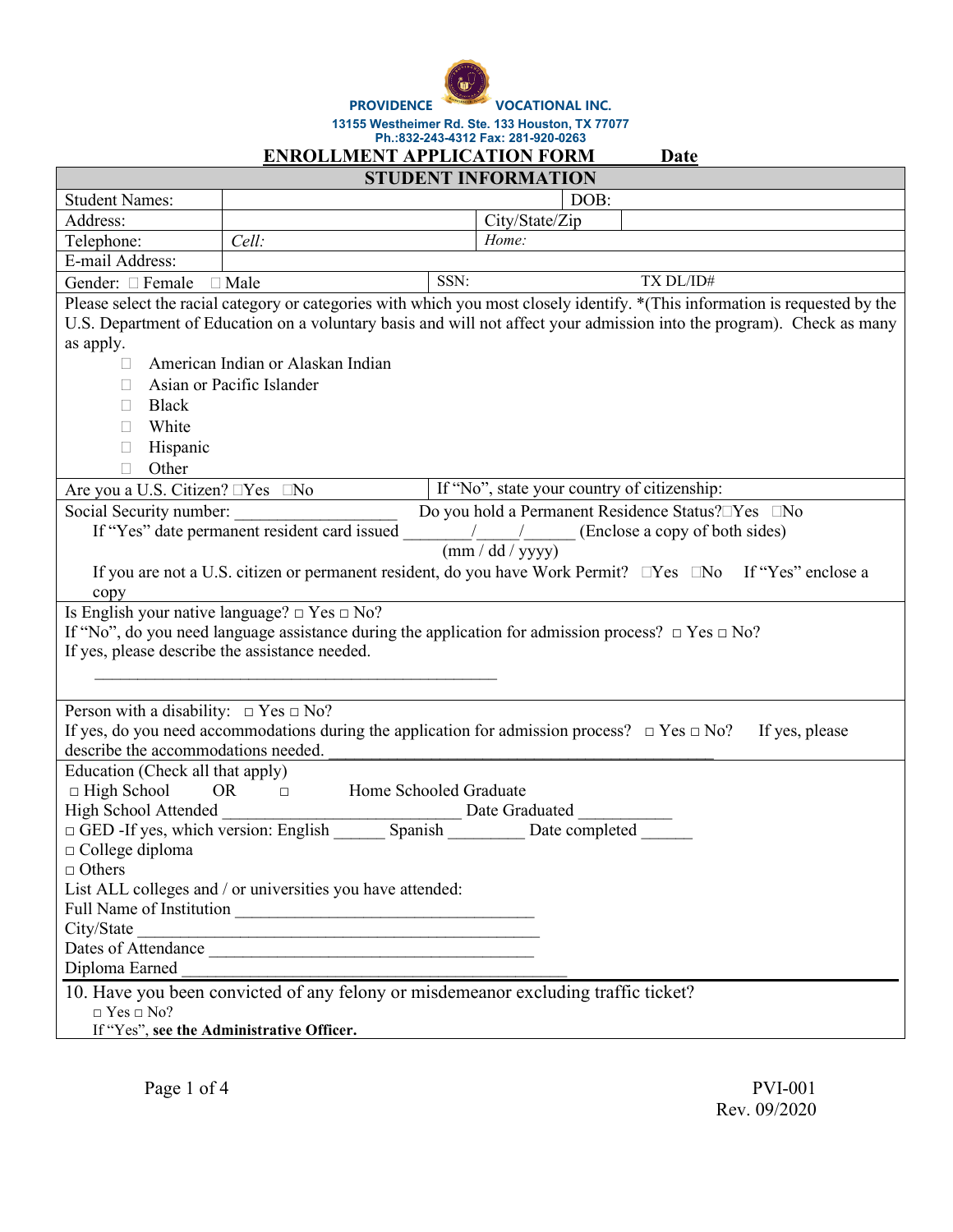|                                                                                 |                                                                                        | <b>ADMISSION REQUIREMNTS</b> |                               |                 |                       |                           |                           |                           |
|---------------------------------------------------------------------------------|----------------------------------------------------------------------------------------|------------------------------|-------------------------------|-----------------|-----------------------|---------------------------|---------------------------|---------------------------|
|                                                                                 |                                                                                        |                              |                               |                 |                       | Phlebotomy Tech           |                           |                           |
|                                                                                 |                                                                                        |                              |                               |                 |                       |                           |                           | Patient Care              |
|                                                                                 |                                                                                        |                              |                               |                 |                       |                           |                           |                           |
|                                                                                 |                                                                                        |                              |                               |                 | Nurse Aide            |                           | <b>EKG</b> Tech           |                           |
| 1.                                                                              | Must be 18 years or older. (Upon approval by Director age restriction may be           |                              |                               |                 | $\mathbf X$           | $\mathbf X$               | X                         | $\mathbf X$               |
|                                                                                 | lowered to 16 with students' parental permission and have met compulsory school        |                              |                               |                 |                       |                           |                           |                           |
|                                                                                 | age requirements)                                                                      |                              |                               |                 |                       |                           |                           |                           |
| 2.                                                                              | Must have Social Security card or Tax ID number                                        |                              |                               |                 | X                     |                           |                           |                           |
| 3.                                                                              | Must have valid government issued photo ID                                             |                              |                               |                 | $\overline{\text{X}}$ | X                         | $\boldsymbol{\mathrm{X}}$ | $\boldsymbol{\mathrm{X}}$ |
| 4.                                                                              | Minimum education level is GED/High School Diploma or Equivalent                       |                              |                               |                 | X                     | $\mathbf X$               | $\mathbf X$               | X                         |
| 5.                                                                              | Ability to read, write and communicate in English Language                             |                              |                               |                 | $\overline{X}$        | $\overline{X}$            | $\overline{X}$            | $\overline{\text{X}}$     |
| 6.                                                                              | Attend orientation/information session (s).                                            |                              |                               |                 | $\overline{X}$        | X                         | $\overline{X}$            | $\overline{\text{X}}$     |
| 7.                                                                              | Pass Criminal background check                                                         |                              |                               |                 | $\overline{X}$        | X                         | $\overline{X}$            | X                         |
| 8.                                                                              | Drug test (Urine Drug Test - UDT) required                                             |                              |                               |                 |                       |                           | $\overline{\text{X}}$     |                           |
| 9.                                                                              | Proof of immunizations                                                                 |                              |                               |                 | X                     | X                         | $\boldsymbol{\mathrm{X}}$ | $\boldsymbol{\mathrm{X}}$ |
| 10.                                                                             | TB skin test – PPD (Chest x-ray if positive result) before clinical rotation; proof of |                              |                               |                 | $\overline{X}$        |                           |                           |                           |
|                                                                                 | tetanus and B-shots for last 10yrs before clinical rotation if necessary.              |                              |                               |                 |                       |                           |                           |                           |
| 11.                                                                             | Be free of communicable diseases and in suitable physical and emotional health to be   |                              |                               |                 |                       | X                         | X                         | $\boldsymbol{\mathrm{X}}$ |
|                                                                                 | a Health Technician.                                                                   |                              |                               |                 |                       |                           |                           |                           |
| Respect the confidential nature of Residents/Patients health information<br>12. |                                                                                        |                              | X                             | X               | $\mathbf X$           | X                         |                           |                           |
| Must have completed Nurse Aide / Phlebotomy Tech / EKG Tech<br>13.              |                                                                                        |                              |                               |                 |                       | $\boldsymbol{\mathrm{X}}$ |                           |                           |
| 14.                                                                             | Fill out this application completely and endorse                                       |                              |                               |                 | X                     | X                         | X                         | $\overline{\text{X}}$     |
| 15.<br>Fill out and sign acknowledgement of CSC-005                             |                                                                                        |                              | $\overline{X}$                | $\overline{X}$  | $\overline{\text{X}}$ | $\overline{\mathbf{X}}$   |                           |                           |
| 16.                                                                             | Fill out and sign acknowledgement of CSC-010                                           |                              |                               |                 | $\overline{X}$        | $\overline{X}$            | $\overline{\text{X}}$     | $\boldsymbol{\mathrm{X}}$ |
|                                                                                 |                                                                                        |                              | <b>COURSE and COURSE COST</b> |                 |                       |                           |                           |                           |
|                                                                                 | <b>Course Name:</b>                                                                    | <b>Nurse Aide</b>            | <b>Phlebotomy Tech</b>        | <b>EKG Tech</b> |                       | <b>Patient Care Tech</b>  |                           |                           |
|                                                                                 | Course Length                                                                          | $4-5w$ ks                    | 8 wks                         | 8 wks           |                       | 6 wks (prior              |                           |                           |
|                                                                                 |                                                                                        |                              |                               |                 |                       | NA,PB,EKG                 |                           |                           |
|                                                                                 |                                                                                        |                              |                               |                 |                       | required)                 |                           |                           |
|                                                                                 | <b>Contact Hours</b>                                                                   | 104                          | 135                           | 120             |                       |                           |                           |                           |
| Registration fee (nonrefundable):                                               |                                                                                        | \$100.00                     | \$100.00                      | \$100.00        |                       | \$100.00                  |                           |                           |
|                                                                                 | Tuition/Facility/Administration                                                        | \$740.00                     | \$850.00                      | \$1,160.00      |                       | \$200.00                  |                           |                           |
| Fee                                                                             |                                                                                        |                              |                               |                 |                       |                           |                           |                           |
|                                                                                 | <b>Approved Text Book</b>                                                              | \$100.00                     | \$50.00                       | \$100.00        |                       | \$25.00                   |                           |                           |
|                                                                                 | <b>Background Check</b>                                                                | \$25.00                      | \$25.00                       | \$25.00         |                       |                           |                           |                           |
|                                                                                 | Drug Screen                                                                            |                              | \$25.00                       |                 |                       |                           |                           |                           |
|                                                                                 | Other Expenses: (list separately)                                                      |                              |                               |                 |                       |                           |                           |                           |
|                                                                                 | School Supplies:                                                                       | \$50.00                      |                               |                 |                       |                           |                           |                           |
| Printing materials:                                                             |                                                                                        |                              |                               |                 |                       |                           |                           |                           |
|                                                                                 | Exam/Processing Fees                                                                   | \$135.00                     | \$115.00<br>\$150.00          |                 |                       | S135.00                   |                           |                           |
|                                                                                 |                                                                                        |                              |                               |                 |                       |                           |                           |                           |
|                                                                                 | <b>TOTAL COST:</b>                                                                     | \$1,100.00                   | \$1,350.00                    | \$1,500.00      |                       | \$485.00                  |                           |                           |
|                                                                                 | * *Testing Fees are estimated and based on current cost and subject to change.         |                              |                               |                 |                       |                           |                           |                           |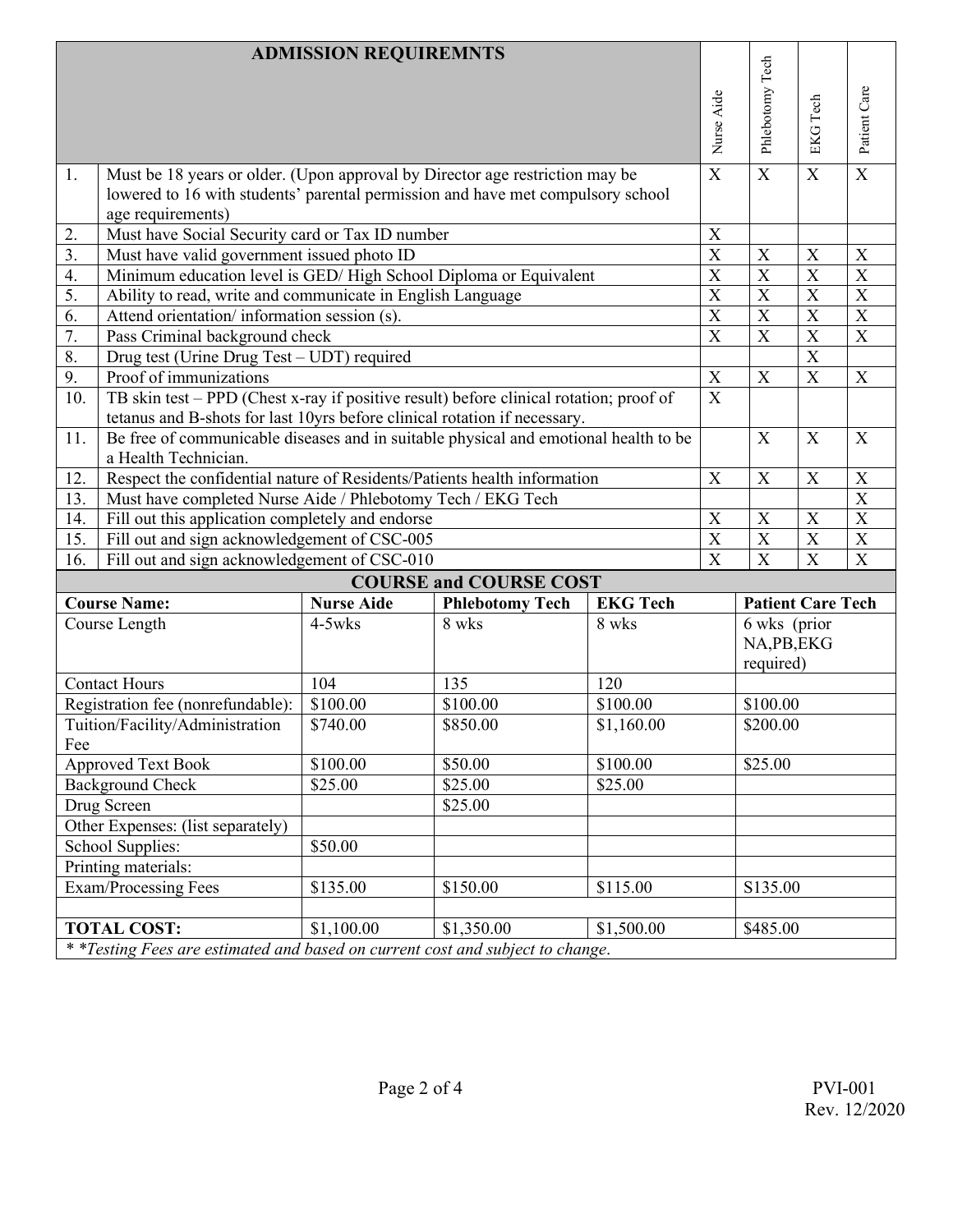| <b>METHOD OF PAYMENT</b>      |                    |  |
|-------------------------------|--------------------|--|
| Course                        | <b>Start Date:</b> |  |
| Method of Payment (check one) |                    |  |
|                               |                    |  |

| <br>Money<br>Jrder<br>_ashier :<br>heck<br>`` | n a h-<br><b>Casii</b> | Card<br>.<br>١r<br>$\sim$ |
|-----------------------------------------------|------------------------|---------------------------|
|-----------------------------------------------|------------------------|---------------------------|

#### Other ( )

Payment Plan: Full payment required by check, money order, and credit card, otherwise:

- 50% of the total tuition cost paid at registration and 50% balance before start of clinical rotation.
- Certificate of completion and transcript to be withheld until all financial obligations to school are fulfilled
- No interest will be charged.

# **"Any holder of this consumer credit contract is subject to all claims and defenses which the debtor could assert against the seller of goods or services obtained pursuant hereto or with the proceeds hereof. Recovery hereunder by the debtor shall not exceed the amounts paid by the debtor hereunder. "**

### **CANCELLATION POLICY**

A full refund will be made to any student who cancels the enrollment contract within 72 hours (until midnight of the third day excluding Saturdays, Sundays and legal holidays) after the enrollment contract is signed. A full refund will also be made to any student who cancels enrollment within the student's first three scheduled class days, except that the school may retain not more than \$100 in any administrative fees charged, as well as items of extra expense that are necessary for the portion of the program attended and stated separately on the enrollment agreement.

## **REFUND POLICY**

- 1. Refund computations will be based on scheduled course time of class attendance through the last date of attendance. Leaves of absence, suspensions and school holidays will not be counted as part of the scheduled class attendance.
- 2. The effective date of termination for refund purposes will be the earliest of the following:
	- (a) The last day of attendance, if the student is terminated by the school;
		- (b) The date of receipt of written notice from the student; or
		- (c) Ten school days following the last date of attendance.
- 3. If tuition and fees are collected in advance of entrance, and if after expiration of the 72 hour cancellation privilege the student does not enter school, not more than\$100 in any administrative fees charged shall be retained by the school for the entire residence program or synchronous distance education course*.*
- 4. If a student enters a residence or synchronous distance education program and withdraws or is otherwise terminated after the cancellation period, the school or college may retain not more than \$100 in any administrative fees charged for the entire program. The minimum refund of the remaining tuition and fees will be the pro rata portion of tuition, fees, and other charges that the number of hours remaining in the portion of the course or program for which the student has been charged after the effective date of termination bears to the total number of hours in the portion of the course or program for which the student has been charged, except that a student may not collect a refund if the student has completed 75 percent or more of the total number of hours in the portion of the program for which the student has been charged on the effective date of termination.
- 5. Refunds for items of extra expense to the student, such as books, tools, or other supplies are to be handled separately from refund of tuition and other academic fees. The student will not be required to purchase instructional supplies, books and tools until such time as these materials are required. Once these materials are purchased, no refund will be made. For full refunds, the school can withhold costs for these types of items from the refund as long as they were necessary for the portion of the program attended and separately stated in the enrollment agreement. Any such items not required for the portion of the program attended must be included in the refund.
- 6. A student who withdraws for a reason unrelated to the student's academic status after the 75 percent completion mark and requests a grade at the time of withdrawal shall be given a grade of "incomplete" and permitted to re-